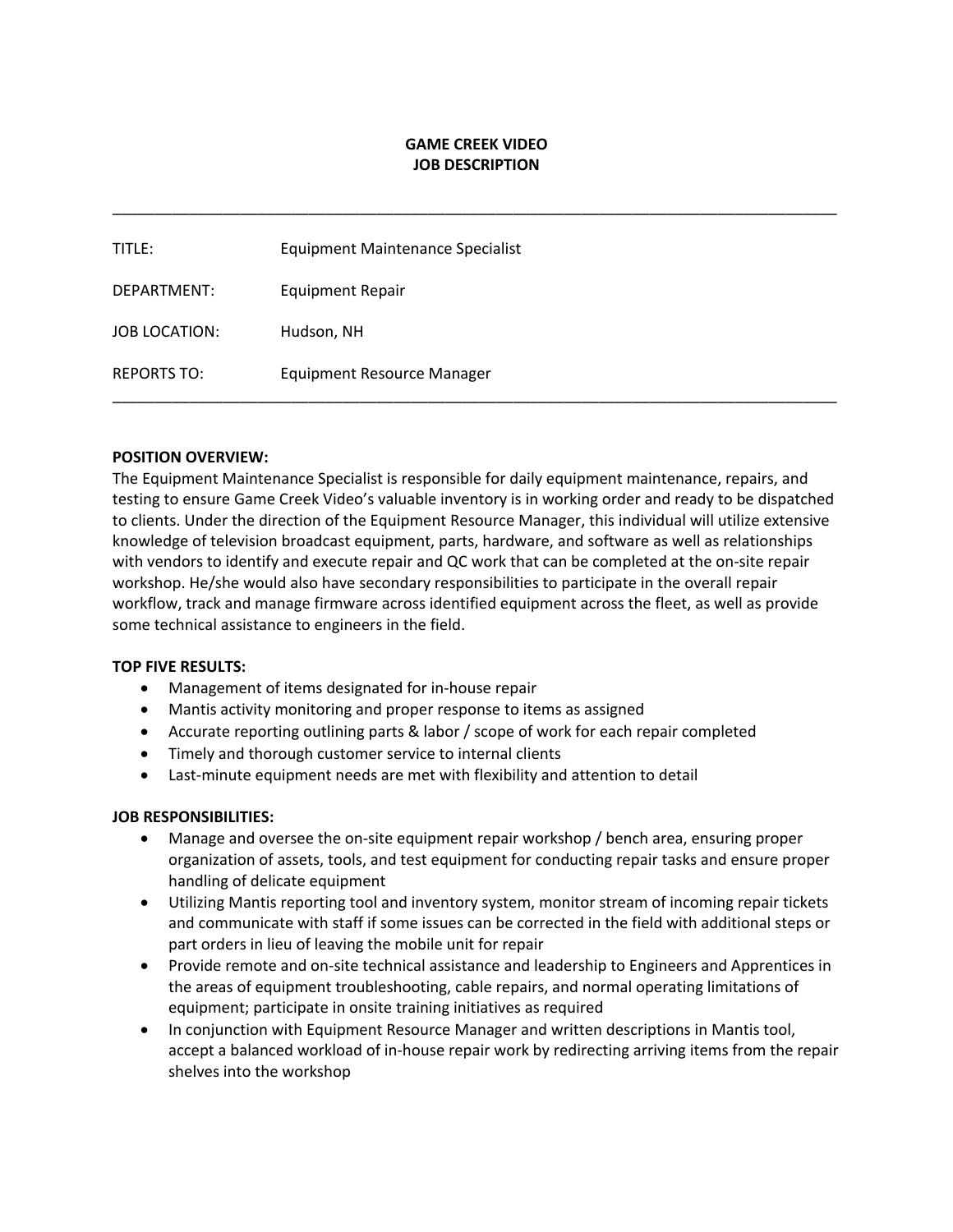- Execute on-site equipment repairs by using standard bench techniques, such as: testing and reproduction of issues, photo documentation, isolation to parts/boards, ordering parts, installation, and testing/QC
- Proactively communicate with staff and vendors in order to properly diagnose and reproduce issues while attempting repairs
- Ensure proper cost control of repairs conducted through accurate tracking of hours, part orders, and stocked parts using Mantis and Google Document tools so accurate invoices can be generated
- Provide technical assistance to Equipment Resource Manager in assessing the value of external equipment repairs by evaluating estimates/scope of work received from repair vendors
- Assist Logistics team to help diagnose and repair small equipment issues from non-ticketed equipment arriving back at the shop from large events
- Monitor technical and firmware updates issued from vendors and serve as liaison to recommend and execute firmware updates for equipment across the fleet; utilize spreadsheet tools to keep accurate tracking of current versions
- Coordinate with engineers and engineering managers of visiting trucks to conduct firmware changes and other best practices for continuing equipment upkeep
- In collaboration with the rest of Asset Management team, routinely assess the strengths of the Mantis/ER system and identify areas for improvement

# **JOB REQUIREMENTS:**

- Ability to manage a fluctuating workload with competing priorities in a constant pressure and deadline-driven environment
- Must be organized, detail-oriented, and possess a high degree of accuracy
- Effective verbal and written communication skills; communicate pertinent logistics-related information clearly, accurately, thoroughly, and effectively with all levels of the company in a timely manner; strong follow-up skills
- Ability to use active listening and problem-solving to assist in decision-making that meets the best interests of the company
- Ability to take initiative and be proactive in identifying problems before they occur and offering potential solutions
- Excellent customer service orientation
- Self-motivational personality with exceptional attendance and punctuality
- Ability to work in a team-oriented environment while maintaining an individual workload

# **MINIMUM QUALIFICATIONS:**

- High school diploma or equivalent; Technical school or BA/BS preferred
- 2+ years of work experience in an office or shop environment
- Component level repair capability and ability to solder proficiently
- Familiarity with broadcast equipment
- Proficient computer skills, including Excel
- Ability to be on-call during evening, weekend, and holiday hours
- COVID-19 vaccination unless reasonable accommodation is approved